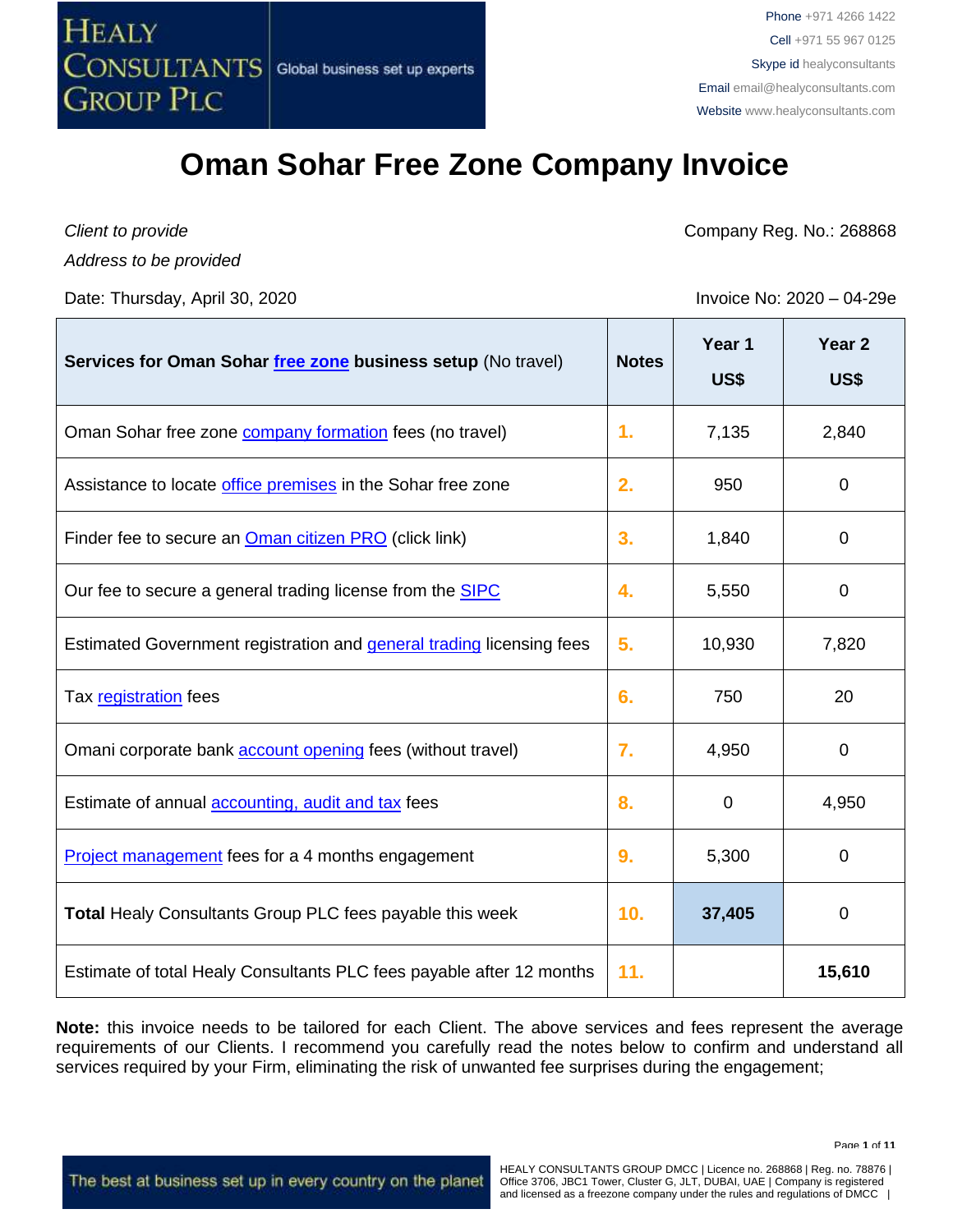

#### *Notes to invoice above*

**1.** Healy Consultants Group PLC fees to complete Oman free zone company registration in the [Sohar Free](http://www.soharportandfreezone.com/)  [Zone](http://www.soharportandfreezone.com/) within 12 [weeks](http://www.healyconsultants.com/oman-company-registration/fees-timelines/) including: **i)** drafting a quality M&AA tailored to our Client's business activities (general trading) **ii)** reserving a free zone company name with the [Sohar Port and Free Zone Authority](http://www.soharportandfreezone.com/en/about/overview) (SIPC) **iii)** settlement of our Omani accountants' and lawyers' fees **iv)** preparing a high quality free zone company application for the [SIPC](http://www.soharportandfreezone.com/en/about/overview) and **v)** aggressively negotiating with the [SIPC](http://www.soharportandfreezone.com/en/about/overview) to ensure timely approval of the company numbers of our Client;

All [engagement fees](http://www.healyconsultants.com/company-registration-fees/) (click link) are agreed and paid up front and agree to the fees published on our country web pages. Consequently, there are no hidden fees, surprises or ambushes throughout the engagement. All engagement deadlines are agreed up front in the form of a [detailed project plan,](http://www.healyconsultants.com/index-important-links/example-project-plan/) mapping out [deliverables](http://www.healyconsultants.com/deliverables-to-our-clients/) by week throughout the engagement term;



Every week during the engagement, Healy Consultants Group PLC will email our Client a [detailed status](http://www.healyconsultants.com/index-important-links/weekly-engagement-status-email/)  [update.](http://www.healyconsultants.com/index-important-links/weekly-engagement-status-email/) Our Client will be immediately informed of engagement problems (if any) together with solutions. Your dedicated engagement manager is reachable by cell phone phone, Skype, live chat, WhatsApp and email; and will communicate in your preferred language;

- 2. Before issuing company numbers, the [Sohar Port and Free Zone Authority](http://www.soharportandfreezone.com/en/about/overview) (SIPC) will require to review and approve a lease agreement for office premises located within the free zone. If your Firm requires this service from Healy Consultants Group PLC, our one-time fee to find low cost office space amounts to US\$950. The monthly rent thereafter will be paid independently and directly to the landlord by our Client. An estimate of such a rental for a space of 20 sq.m is US\$780 per month valid for 2 visas. If our Client wishes to place employees or products in this office space, additional costs will apply. As always, my team and I will aggressively and skillfully negotiate a low monthly rental security deposit;
- **3.** In accordance with ["Omanization"](https://www.manpower.gov.om/Portal/Laborlaw.aspx) regulations, all Omani businesses including free zone entities are required to have at least one staff member of Omani citizenship. This employee can be appointed to any position. To minimize complexity, Healy Consultants PLC will assist our Client to appoint a nominee to our Client's preferred position, for example **i)** public relationship officer **ii)** accountant **iii)** resident company secretary or **iv)** resident director. Our one-time fee for the same amounts to [US\\$1,840](https://www.healyconsultants.com/oman-company-registration/public-relations-officer/) and includes **i)** negotiating with multiple nominees to secure their confirmation of interest for our Client's business **ii)** negotiating with them to reduce their documentation requests and fees **iii)** quality reviewing the KYC documentation of each nominee and **iv)** supplying a table of multiple nominee solutions for our Client's review;

Thereafter, our Client will pay this nominee a monthly or quarterly salary, independently of Healy Consultants Group PLC. An estimate of the monthly fee payable to the nominee is US\$1,250. If our Client wants to hire foreign employees, he will be legally required to maintain at all times a ratio of 1 Omani staff member for 5 expatriates. This ratio is higher for entities registered outside of the Sohar free zone. The Oman Government can investigate to verify our Client's business meets Omanization regulations (click [this](https://www.balglobal.com/bal-news/omanization-program-tightens-rules-on-employers/)  [link](https://www.balglobal.com/bal-news/omanization-program-tightens-rules-on-employers/) for evidence of the same);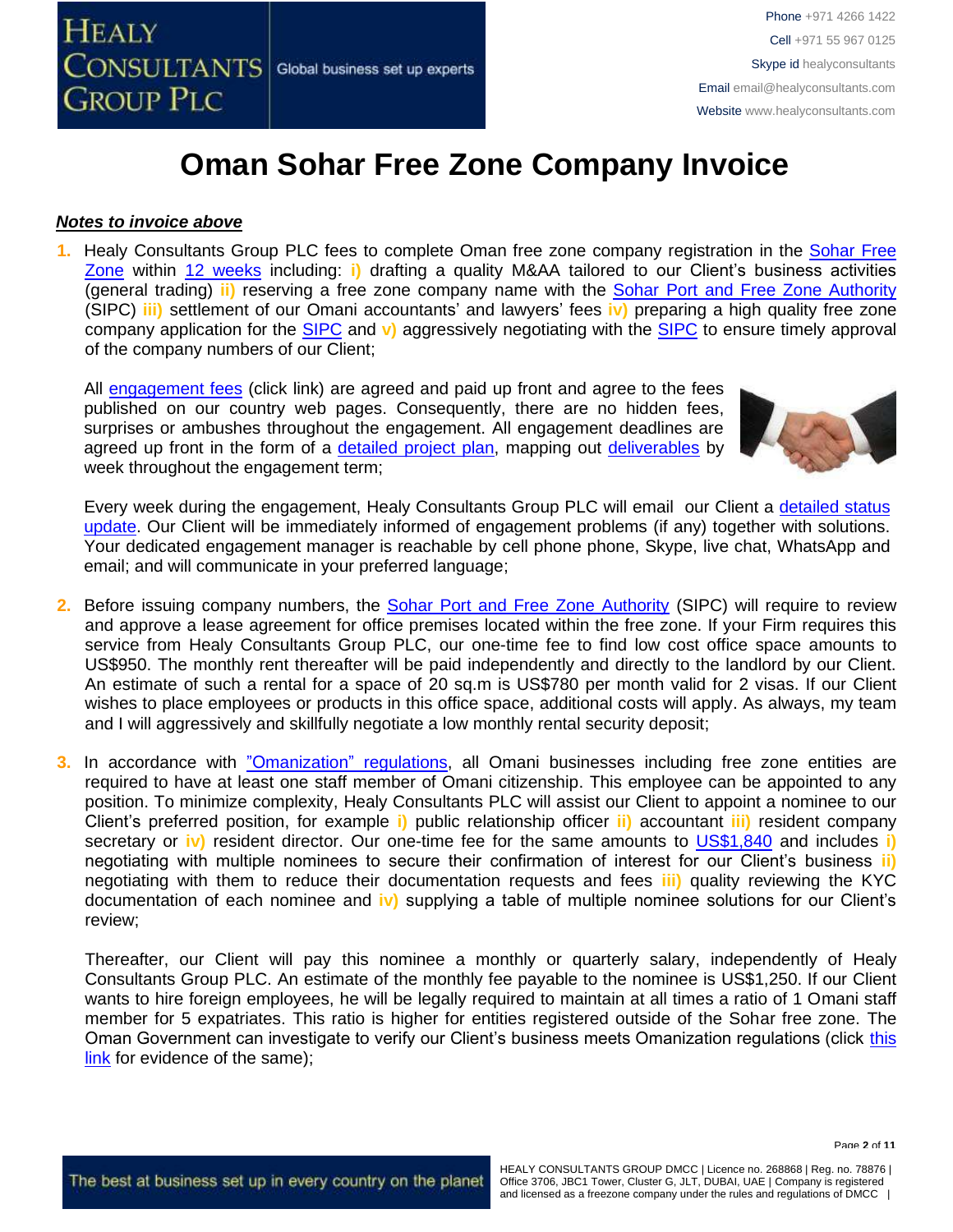

**4.** Healy Consultants Group PLC will timely secure approval from the [Sohar Port and Free Zone Authority](http://www.soharportandfreezone.com/en/about/overview) (SIPC) for a [general trading licence](http://www.soharportandfreezone.com/en/setting-up-business/types-of-licenses-and-permits) including **i)** preparing and pre-filling the licensing forms and a quality business plan for our Client's signatures **ii)** advising our Client re regulatory documentation required by the SIPC **iii)** submitting a complete licensing application to the SIPC and **iv)** negotiating with the SIPC to secure their timely approval for the application. The licensing approval may take up to 2 months from the submission of a quality application. Healy Consultants Group PLC will aggressively negotiate for a shorter timeframe;

All going well, I expect a 90% probability the SIPC will approve the general trading license. Thereafter, our Client will be able to **i)** import products within the [Sohar Port and Free Zone Authority](http://www.soharportandfreezone.com/en/about/overview) and **ii)** trade with overseas customers. However, the SIPC enjoys ultimate power of approval of licensing applications. Guaranteed success is outside of Healy Consultants Group PLC' control. What is inside our control is the preparation and submission of a high-quality application for licensing that maximizes the likelihood of SIPC approval. Hazardous products can be subject to additional licensing requirements. If our Client also wants to trade with local Omani customers and depending on the nature of the products to be sold, the Omani Government can revert to our Client to require their free zone business to secure additional licenses;

During the review of the application, there is an 90% probability SIPC will request submission of **i)** detailed business plan **ii)** HC codes of the products of our Client **ii)** evidence our Client is complying with the requirement to have Omani national staff **iii)** a Group Chart to identify beneficial ownership **iv)** an Organizational Chart for the Oman entity **v)** sample contracts and invoices to be issued by our Client to his overseas customers and  $x$ ) other documents required to operate a general trading business. If our Client requires Healy Consultants PLC to draft these documents, additional fees will apply;

During the review of the general trading licensing application, there is a 20% probability the SIPC will require one of the foreign directors or business owners to travel for a one-hour KYC meeting in Oman. As always, Healy Consultants Group PLC will aggressively negotiate to waive this requirement. However, the ultimate power of approving such waiver lies with the Oman free zone. If our Client have to travel, Healy Consultants Group PLC will refund US\$550 and also implement [this travel policy;](http://www.healyconsultants.com/international-banking/corporate-accounts/meet-bank-officer/)

- **5.** This fee is an estimate of Government costs payable during your Firm's engagement. For transparency purposes, all government fee payments will be supported by original receipts and invoices. Examples of government costs include **i)** company incorporation fees (estimate of US\$2,750) payable to the SIPC and **ii)** general trading licensing fee (estimate of US\$7,800) payable to the SIPC and **iii)** other miscellaneous Government fees. Following engagement completion, Healy Consultants Group PLC will refund our Client any excess of funds received over actual Government costs paid. All third party and government fees associated with legalization of company and/or individual documents will be borne by our Client;
- **6.** In accordance with [The Law of income tax in Oman via Sultani Decree No. 47 of 1981](http://www.taxoman.gov.om/companies%20law%20in%20English.pdf) each Omani entity must register for corporate tax at the [Ministry of Finance in Oman;](http://www.taxoman.gov.om/company_tax.html#main-page)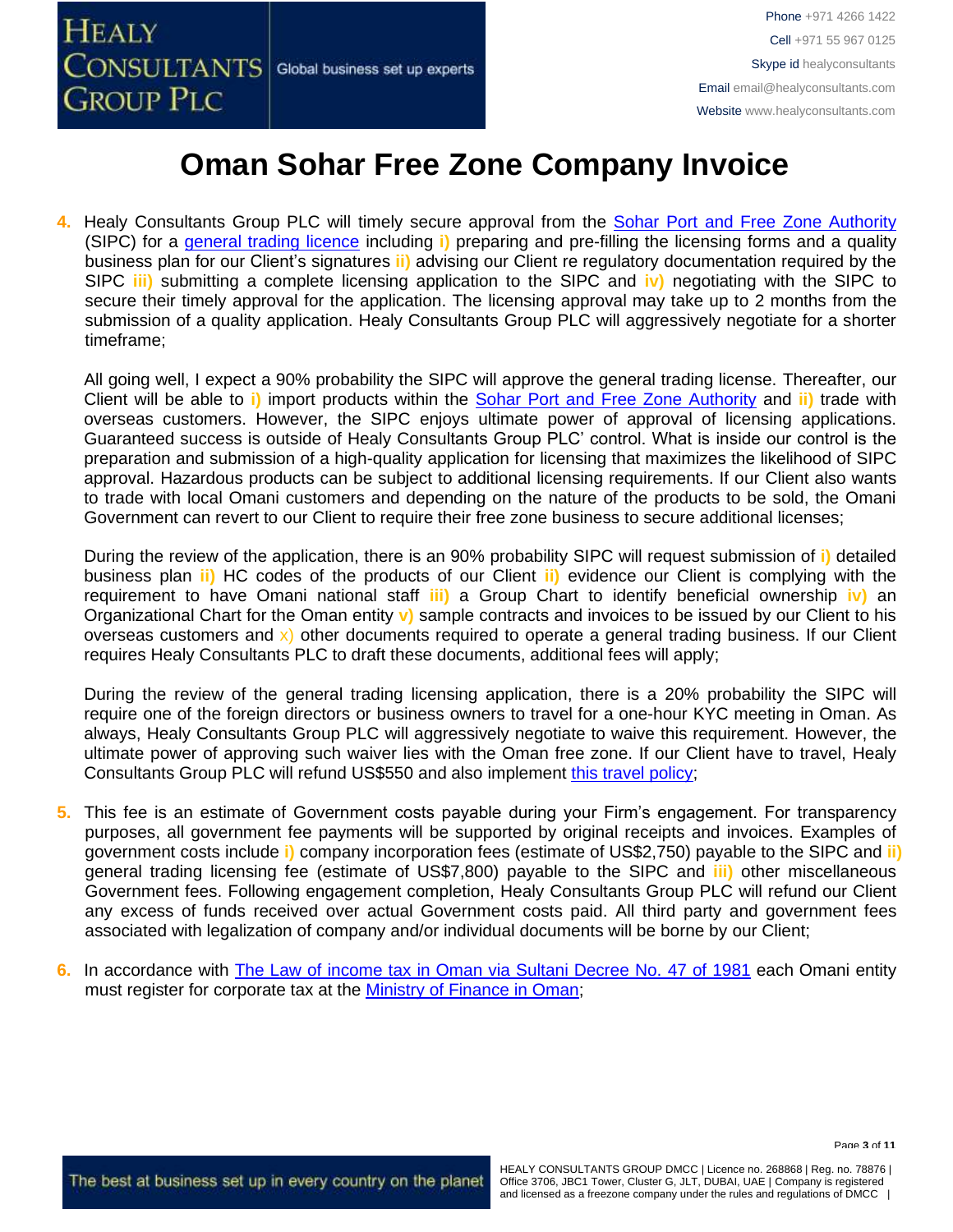

- **7.** After company registration and licensing, Healy Consultants Group PLC will be pleased to open an Oman corporate bank account within 6 weeks..To secure local multi-currency corporate bank account approvals for our Client's Free Zone company, Healy Consultants Group PLC strategy is as follows:
	- ✓ Healy Consultants Group PLC will prepare a quality business plan for our Client's review and approval then use the same to **i)** secure multiple banks' confirmation they welcome a formal application from our Client's business and **ii)** maximize the probability of successful multi-currency corporate bank account approvals;
	- $\checkmark$  At the time of company incorporation, we recommend to keep [the corporate structure simple](https://www.healyconsultants.com/about-us/complex-client-engagements/simplify-business-setup/) (click link), by appointing our Client as sole member, foreign director and bank signatory of the company;
	- ✓ Our Client to timely travel to meet multiple local banks, if their Compliance Departments require the same before releasing multiple multi-currency corporate bank accounts numbers;
	- ✓ Before, during and after bank meetings, the bank's In-house Legal and Compliance Department may revert multiple times for additional documentation and information from **i)** Healy Consultants Group PLC **ii)** the UBO and **iii)** our Client's existing businesses;
	- ✓ If some banks decline to board our Client's company, Healy Consultants Group PLC will immediately inform our Client and action backup banking solutions;
	- ✓ All going well in an average of 3 months following application submission, Healy Consultants Group PLC secures multiple multi-currency corporate bank account numbers for the company;
	- ✓ Thereafter, Healy Consultants Group PLC or the banks will courier mails and e-banking to our Client, whom we will assist to then activate the online facilities of the bank account;
	- ✓ Affter corporate bank account numbers are secured and if required, Healy Consultants Group PLC to assist our Client to appoint more new members and directors. However, the banks will usually only approve them as bank signatories after a face to face meeting and review and approval of a bank signatory application;

For each bank, our Firm will prepare a quality tailored business plan; to optimize the probability of corporate bank account approval. Each corporate bank account opening fee is US\$4,950 [\(click link\).](https://www.healyconsultants.com/global-corporate-banking-for-resident-company/) It is a time-consuming task; Healy Consultants Group PLC will shelter our Client from the administrative challenges. As you can appreciate, it is a difficult task to obtain bank account approval through newly formed companies when shareholders, directors and bank signatories reside overseas;

Because of the nationality of the UBO and depending on the nature and value of the company assets and transactions, it is wise to expect that **i)** corporate bank account approvals will take an average of three months from the date of the company registration and receipt of all KYC documentation and **ii)** some banks will request the bank signatory and directors AND its' UBO to travel for a one hour interview with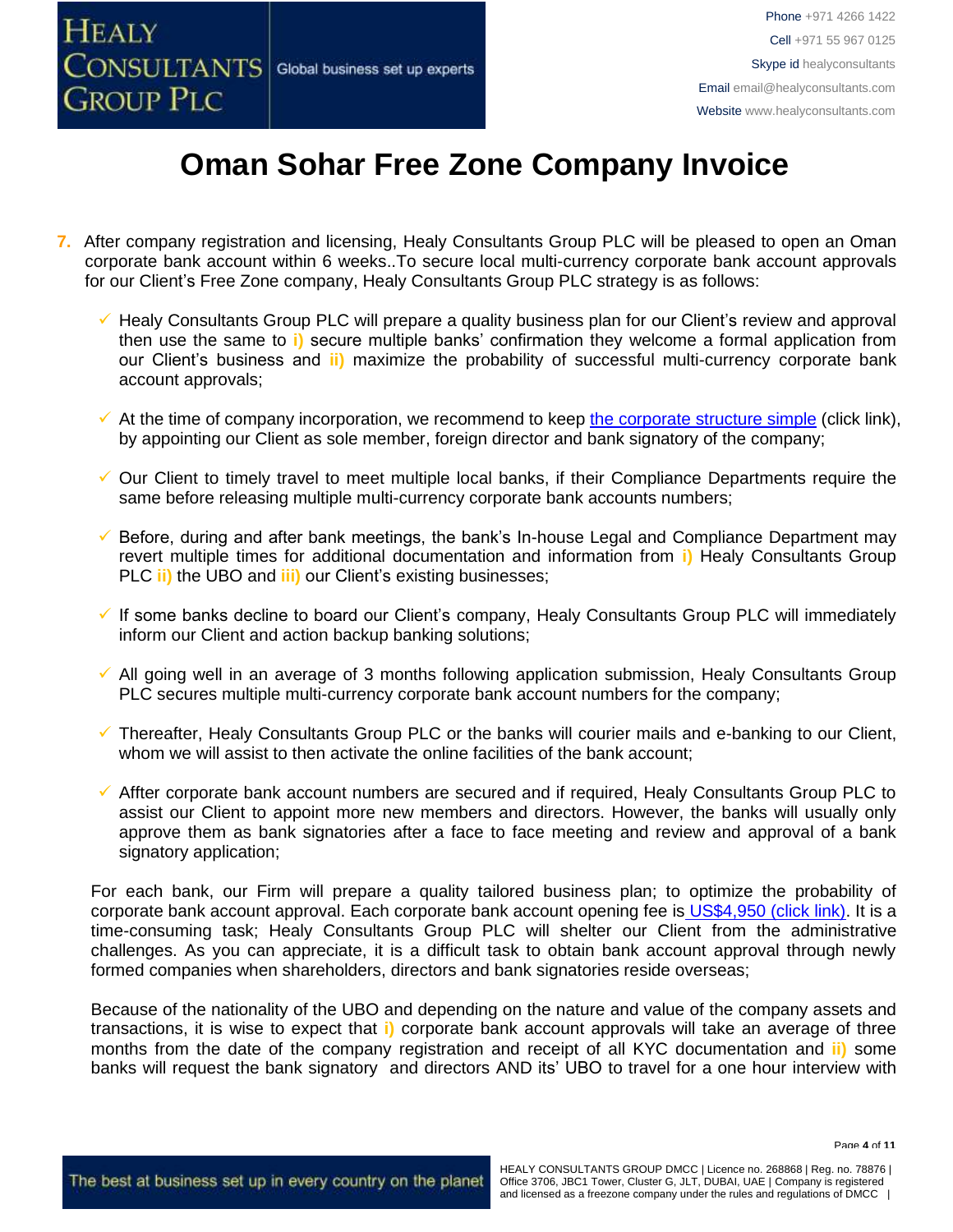their bank officer, before bank account opening. Refer to the notes below for more detailed important information about each corporate bank account opening procedures and requirements;

While Healy Consultants Group PLC will be glad to assist our Client to open multiple corporate bank accounts, it is challenging and time consuming to open corporate bank accounts for businesses when their shareholders, directors and bank signatories do not live in the country where the bank account is being applied for. Consequently, it will take us an average of [twelve weeks](http://www.healyconsultants.com/international-banking/bitcoin-business-bank-account/) to open each corporate bank account, counting from receipt of all required KYC documentation. Healy Consultants Group PLC will prepare a business plan for the bank to optimize the probability of corporate bank account approval;

During the corporate bank account opening process, it is common for each bank's in-house Legal and Compliance Department to request additional [due diligence](http://www.healyconsultants.com/due-diligence/) documents from potential customers including but not limited to **i)** regulatory licenses **ii)** proof of business globally and in home country including evidence of contracts, invoices and agreements with local Clients and **iii)** additional KYC information on our Client's business and place of residency, including nature and volume of transactions. We assume our Client will timely provide this information;

Because global interest rates are low, international banks make little profits from current accounts. Consequently, international banks appetite for new multi-currency corporate bank account opening applications is low. Consequently, global banks are more likely to reject new multi-currency corporate bank account opening applications. Because of the above, customer demand for new corporate bank accounts is very high. Consequently, international banks choose vanilla customers that tick all the boxes of a low risk Client. For example, most banks will only welcome multi-currency corporate bank account opening applications from a company or a company registered in the same country, with local staff and office premises;

When dealing with international banks, the front office bank officer (Relationship Manager) is willing to help Healy Consultants Group PLC and our multi-national Clients. The realistic role of this bank officer is to collect information and ensure an accurate and complete multi-currency corporate bank account opening application is submitted to the bank in-house Legal and Compliance Department. Unfortunately, the bank in-house Legal and Compliance Department has ultimate power of approval over new multicurrency corporate bank account applications. This Department is extremely risk adverse and often lacks commercial reality. Furthermore, the in-house Legal and Compliance Department does not speak to customers nor to Healy Consultants Group PLC. All communications must go through the front office bank officer. Consequently, quality Clients do not get a chance to communicate directly with the bank decision makers – a chance to properly explain their business and the risks the bank perceives;

Global banks enjoy ultimate power of approval of corporate bank account applications. Consequently, guaranteed success is outside of Healy Consultants Group PLC control. What is inside our control is the preparation and submission of a high quality bank application that maximizes the likelihood of approval. Global banks [continue to tighten](https://www.healyconsultants.com/international-banking/opening-corporate-bank-accounts/) corporate bank account opening procedures, their internal compliance departments completing more thorough due diligence of Clients. Consequently, our Client should expect the bank account approval period at least 2 months and on average 3 months. Furthermore, the company

Page **5** of **11**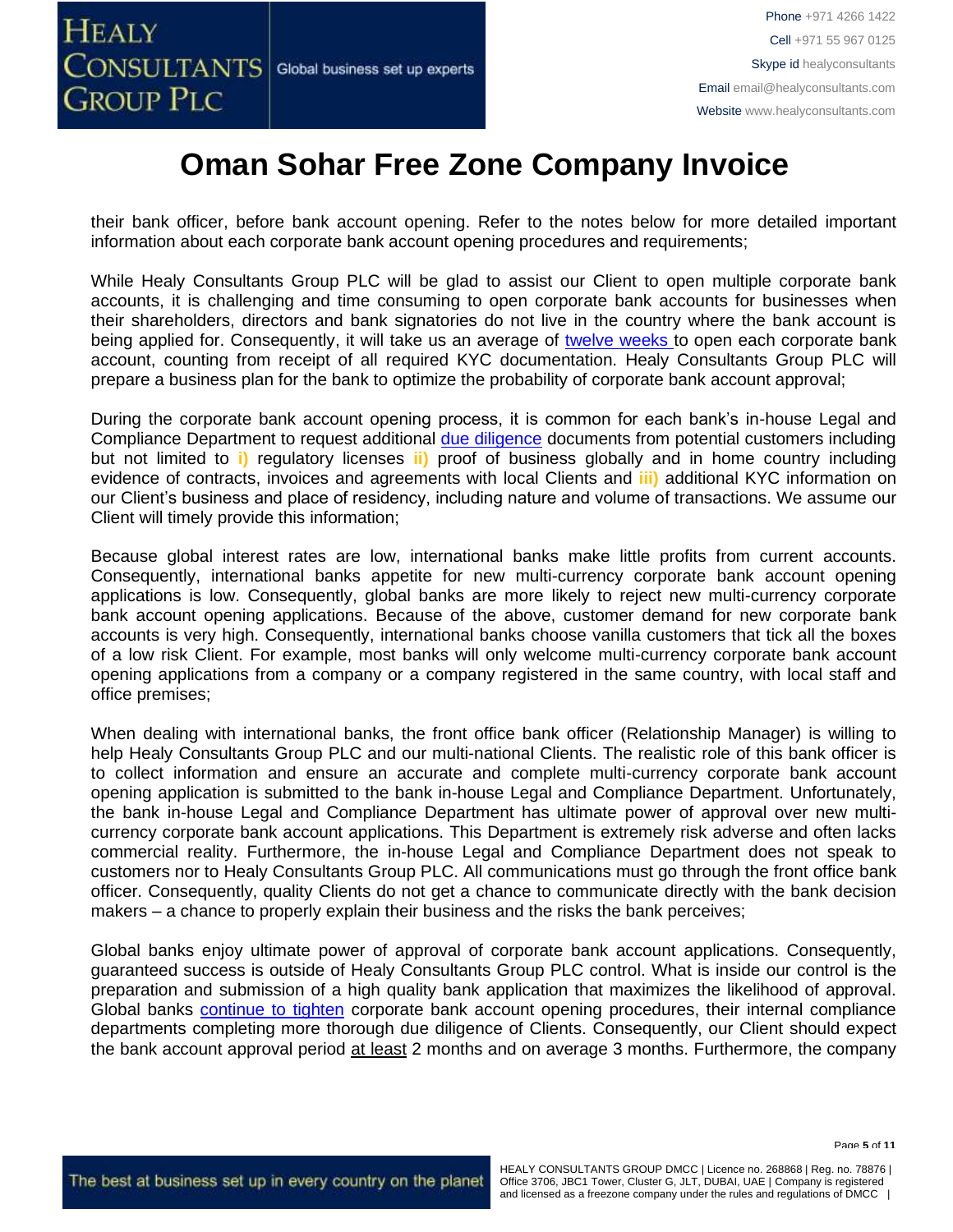

is owned by a UBO of a nationality that may be viewed by banks as high risk. This may negatively affect the timely completion this engagement;

During the engagement, banks will revert to Healy Consultants Group PLC and our Client to request additional KYC information, including **i)** details of existing business setup; **ii)** reason for opening bank accounts in the specific jurisdiction; **iii)** list of suppliers and Clients in the jurisdiction; i**v)** lease agreement; and **v)** proof of net worth from the shareholders and evidence the same are complying with their local taxation reporting obligations. As always, Healy Consultants Group PLC will liaise with the bank to secure exemption from these requirements;

While Healy Consultants Group PLC will try its best to negotiate with the bank for a travel exemption unfortunately most Omani banks will likely request our Client to travel, for a one-hour interview before the bank account numbers are issued. If the banks also request our nominees to travel more than once, there will be an additional fee of US\$5,950 per trip payable to cover the flight and hotel and other trip disbursements.

Moreover, the foreign bank signatory to a Omani corporate bank account must have a valid [employment](https://www.healyconsultants.com/oman-company-registration/formation-support-services/) [visa](https://www.healyconsultants.com/oman-company-registration/formation-support-services/) before being appointed as bank signatory to the bank account. The estimated timeframe to obtain the same is 4 weeks. The work visa is valid up to 1 year. Alternatively, Healy Consultants can supply a [passive nominee bank signatory](http://www.healyconsultants.com/corporate-banking-services/nominee-bank-signatory/) for an additional fee;

All banking charges, certification and translation and other third-party fees incurred during the corporate bank account opening process are to be borne by our Client, never by the nominees. These additional fees are to be payable in advance of any disbursement;

Healy Consultants Group PLC will supply the banks with the proof of addresses and other due diligence supplied by our Client. Hopefully they will accept the same and do not revert requesting additional documents; From our side we will relentlessly negotiate for banks waivers. Healy Consultants Group PLC expects the bank's risk department to request additional [due diligence](http://www.healyconsultants.com/due-diligence/) from our Client's business and including **i)** specific bonds information and other cash and financial investments; **ii)** Real Estate purchase agreements and **iii)** additional KYC information from UBO and his businesses;

**8.** For an active trading free zone company, these [accounting, audit](http://www.healyconsultants.com/oman-company-registration/accounting-legal/) and tax fees are an estimate of Healy Consultants Group PLC fees to efficiently and effectively discharge your annual company accounting, audit and tax obligations. Following receipt of a set of draft accounting numbers from your company, Healy Consultants Group PLC will more accurately advise accounting, audit and tax fees. For a dormant company, Healy Consultants Group PLC fees are only US\$950;



Page **6** of **11**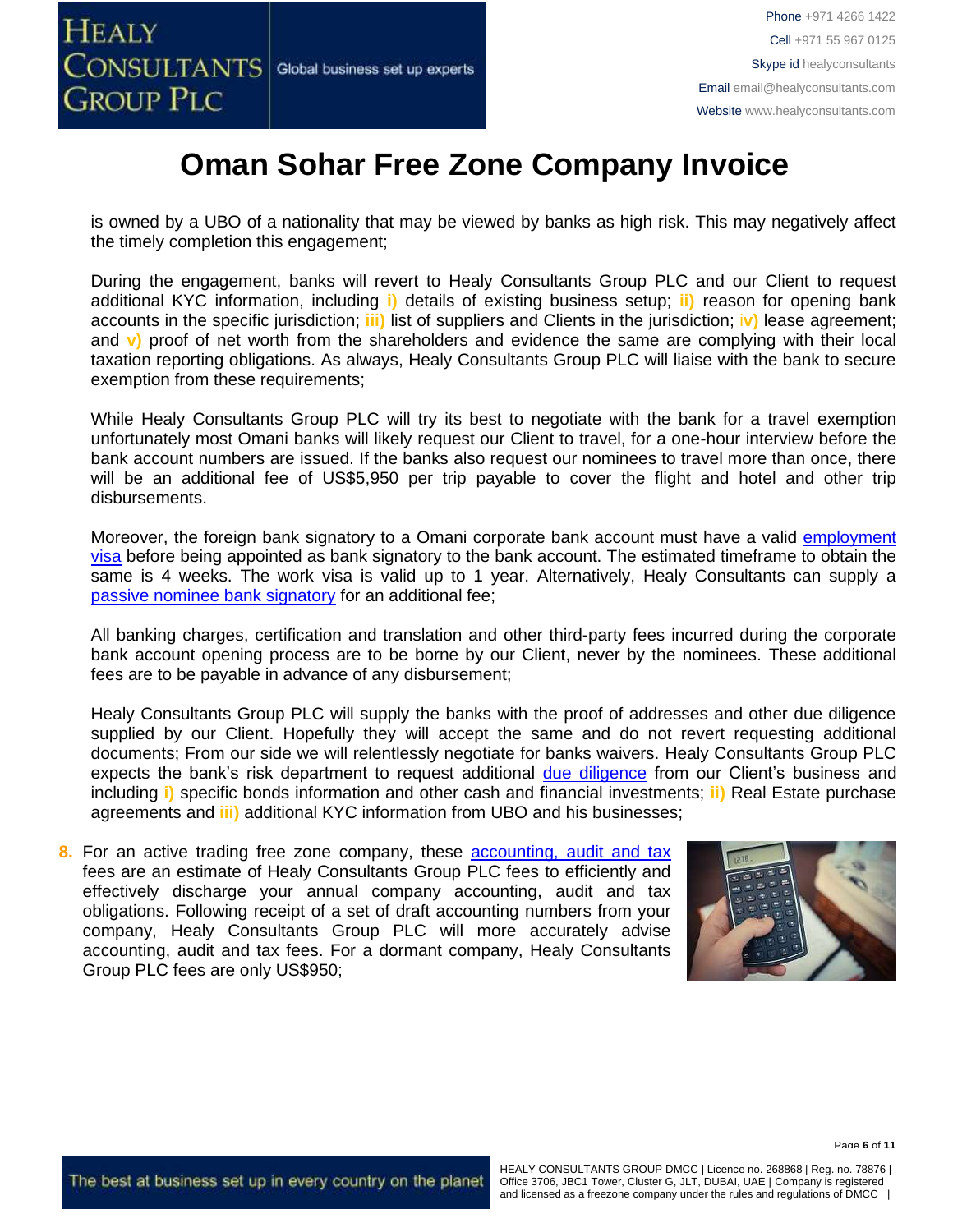

- **9.** These Healy Consultants Group PLC' [project management](http://www.healyconsultants.com/project-manage-engagements/) fees relate to time and resources dedicated to:
	- **a.** thoroughly research and plan Oman free zone business setup and licensing;
	- **b.** devising strategies to **i)** minimise the timeframe for completion of the engagement **ii)** complete the engagement without our Client travelling and **iii)** ascertain the need for specific regulatory license(s);
	- **c.** Negotiate with the SIPC to reduce **i)** share capital requirements and **ii)** the requirement to have local Omani directors and staff;
	- **d.** agreeing the optimum corporate structure with our Client;
	- **e.** agreeing the optimum regulatory license with SIPC;
	- **f.** collating and supervising the legalisation and attestation and translation of Client documents;
	- **g.** weekly detailed engagement [status updates](http://www.healyconsultants.com/index-important-links/weekly-engagement-status-email/) to our Client and weekly Friday conference calls;
	- **h.** payment of retainer fees to multiple local lawyers and accountants;
	- **i.** ensuring our Client complies with local regulations and legally owns and controls the new entity;
	- **j.** ascertain the specific accounting, tax, legal and compliance considerations;
	- **k.** finding solutions to [challenges that occur](http://www.healyconsultants.com/engagement-project-management/) throughout the engagement;
	- **l.** determining the local and international tax obligations of the new entity, including corporate income tax, payroll taxes, withholding tax and sales taxes.
- **10.** All fees quoted in this invoice correspond to fees quoted [on Healy Consultants Group PLC's](http://www.healyconsultants.com/company-registration-fees/) website. Please review this invoice carefully to identify errors. During the rush of the business day, it is possible that Healy Consultants Group PLC inadvertently made fee calculation errors, typing errors or omitted services or omitted historic fee payments from Clients. In the unfortunate event you identify invoice errors, please revert to me directly re the same. I apologize in advance if I or my staff made invoice errors; In accordance with the [UAE VAT law,](https://www.tax.gov.ae/legislation.aspx) Healy Consultants Group DMCC will impose 5% VAT on all invoices issued to UAE based clients, where applicable, with effect from 1 January 2018;
- **11.** Assuming our Client re-engage Healy Consultants Group PLC in year 2, this fee is an estimate of the fees payable next year, 12 months after the date of company registration;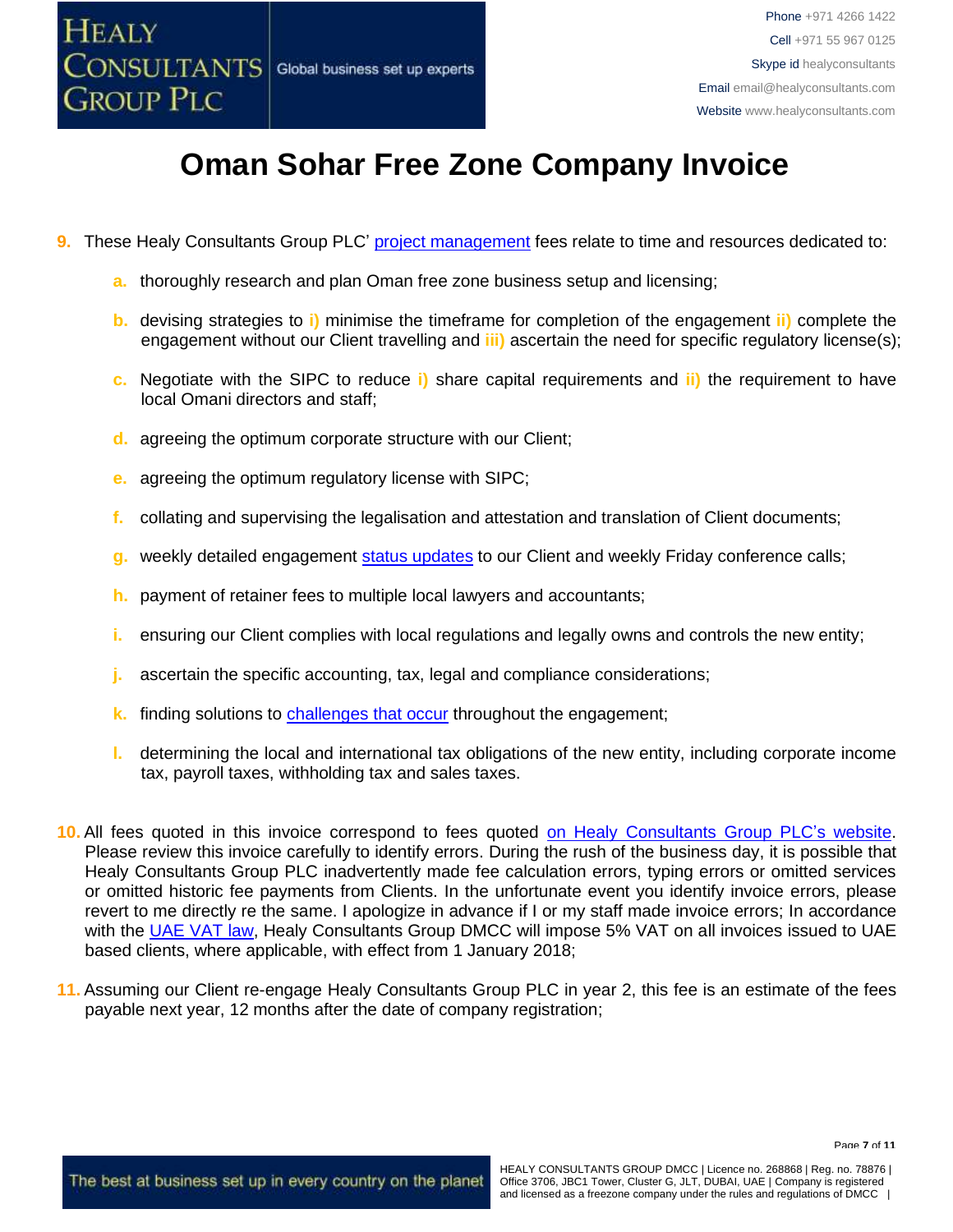

Phone +971 4266 1422 Cell +971 55 967 0125 Skype id healyconsultants Email [email@healyconsultants.com](mailto:EMAIL@HEALYCONSULTANTS.COM) Website [www.healyconsultants.com](http://www.healyconsultants.com/)

# **Oman Sohar Free Zone Company Invoice**

- **12.** The fees quoted in this invoice are a prediction of the fees required to efficiently and effectively complete this engagement in a timely manner. If during the engagement Healy Consultants Group PLC realizes that the project is more complex than anticipated, requiring a large additional investment of time, my Firm will revert to request additional fees. If Healy Consultants Group PLC completes the engagement faster and more easily than expected, Healy Consultants Group PLC is happy to refund some fees to our Client;
- 13. Engage Healy Consultants Group PLC to [project manage](http://www.healyconsultants.com/project-manage-engagements/) business set up in every country on the planet. We are the best in the [world](http://www.healyconsultants.com/best-in-the-world/) at what we do, timely completing the  $A$  to  $Z$  of every country engagement;
- **14.** There are no minimum capital requirements to secure a general trading license. However, to optimize the probability of timely license approval by the SIPC, we recommend our Clients to budget US\$55,000 as issued capital of the entity and to inject the same to the corporate bank account of the entity no later than 3 months after corporate bank account approval. Entities registered outside of the free zone require a [minimum paid up share capital](https://www.healyconsultants.com/wp-content/uploads/2013/07/draft-invoice-Oman.pdf) of at least US\$390,000 (OMR150,000);
- **15. 15.** If our Client and Healy Consultants Group PLC properly plan this engagement, our Clients will *not* have to travel during this engagement. Healy Consultants Group PLC will efficiently and effectively complete company registration and corporate bank account opening in a timely manner without our Client presence. Instead, our Client will need to **i)** sign and get documents legalized in the embassy in their country of origin and **ii)** courier the originals to Healy Consultants Group PLC office;



**16.** During the engagement, shareholders and directors documents may need to be translated into the Arabic language before the Government and Banks approve company registration and corporate bank account opening. Consequently, our Client should budget for possible additional translation and embassy attestation fees in their country of origin as well as in Oman. Either our Client or Healy Consultants Group PLC can complete this administrative task;

As always, Healy Consultants Group PLC will negotiate with all third parties to eliminate or reduce additonal engagement costs. For transparency purposes, all third-party fee payments will be supported by original receipts and invoices. Examples of possible third-party payments include **i)** embassy fees **ii)** notary public costs **iii)** official translator fees;

- **17.** Depending on our Clients' business and industry, the Oman Government may require a special regulatory license to carry on your business in the country. Healy Consultants Group PLC will assist our Client secure license approval; there may be additional engagement fees. However, the Government enjoys ultimate power of approval of company registrations and business licenses;
- **18.** In accordance with the Commercial Law, a Free Zone company is required to appoint an auditor within 30 days of trade license issuance and supply the authority an Auditor appointment letter. Estimate of auditor appointment charges are US\$450 (OMR173) payable directly to the Audit Firm;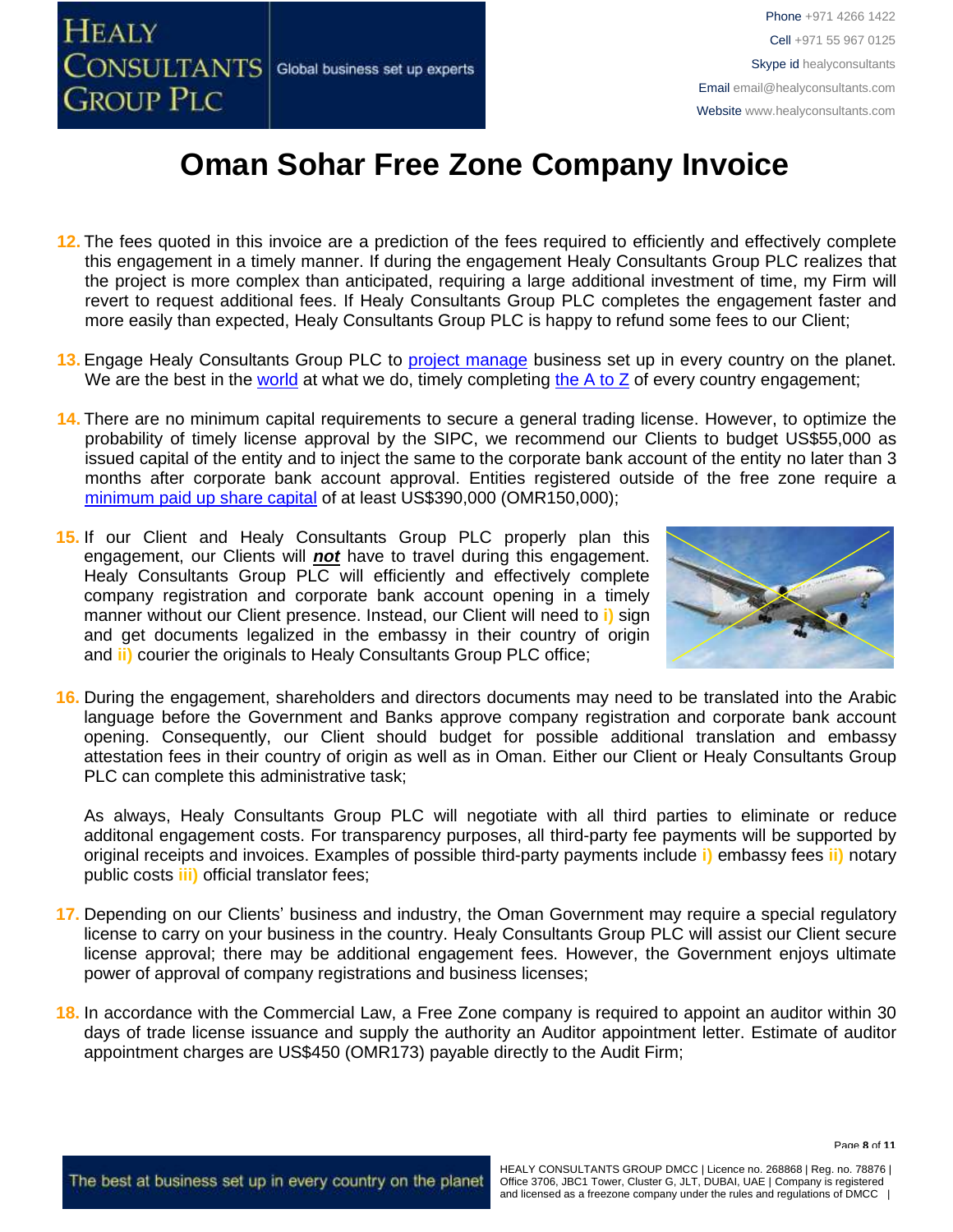

- **19.** It is important our Clients are aware of their personal and corporate tax obligations in their country of residence and domicile. Let us know if you need Healy Consultants Group PLC help to clarify your local and international annual tax reporting obligations;
- **20.** Some of our Clients need Healy Consultants Group PLC professional passive nominee [resident director](https://www.healyconsultants.com/corporate-advisory-services/nominee-shareholders-directors/resident-director-services/) or [shareholder](https://www.healyconsultants.com/corporate-advisory-services/nominee-shareholders-directors/national-shareholder-services/) services. Additional fees apply. Being the sole shareholders and sole director of a Client's company exposes Healy Consultants Group PLC to reputation, litigation and financial risk;
- 21. Some of our Clients engage Healy Consultants Group PLC to [recruit](http://www.healyconsultants.com/corporate-outsourcing-services/how-we-help-our-clients-recruit-quality-employees/) local employees. We have a lot of experience in this area and we are quite skilled at securing quality candidates for our Clients;
- **22.** Our Client must maintain a ratio of 1 Omani staff to 5 expatriate employees. If required, Healy Consultants Group PLC will be pleased to assist our Client to secure expatriate employee [visa](http://www.healyconsultants.com/oman-company-registration/formation-support-services/) approvals. Our fee is US\$5,950 for the first employee, US\$4,950 for the second employee, US\$3,950 per employee thereafter. Our employee visa fees includes preparation of a quality visa application and submitting to the correct Government immigration officers.

If our Client wants to recruit foreigners, the Government will **i)** require our Client's to have at least 10 square meters of office space per employee sponsored and **ii)** conduct an inspection of the office premises to verify the same;

During the engagement, our Client should expect the Omani Government to revert multiple times for **i)** evidence the company has sufficient funds to pay the monthly salary of the work permit applicant for up to 1 year **ii)** evidence the applicant has the qualifications for the position on offer **iii)** evidence no local candidates were available to take over the role and **iv)** evidence the company business has a value added to the Oman economy (local income and expenses including job creations);

The Government enjoys ultimate power of approval of visa applications. Consequently, guaranteed success is outside of Healy Consultants Group PLC' control. What is inside our control is the preparation and submission of a high quality immigration visa application that maximizes the likelihood of visa approval;

- **23.** Some of our Clients' require an [immediate country solution.](http://www.healyconsultants.com/turnkey-solutions/) With this strategy, within a day Healy Consultants Group PLC can supply our Client **i)** an existing dormant Oman company number and **ii)** an already approved Oman corporate bank account number and **iii)** a business address. Turnkey solutions are attractive to those entrepreneurs who wish to immediately close a country deal, sign a contract or invoice a customer;
- **24.** Monthly, quarterly and mid-year Government tax obligations include monthly and quarterly payroll reporting, VAT and corporation tax return filing. If you need our help, Healy Consultants Group PLC can complete monthly Government reporting for a monthly fee of US\$560. Healy Consultants Group PLC monthly support will include **i)** receive in drop box the monthly invoices from our client **ii)** label monthly bank statement transactions **iii)** preparation and submission of VAT returns and iv) submission of monthly employee payroll reporting;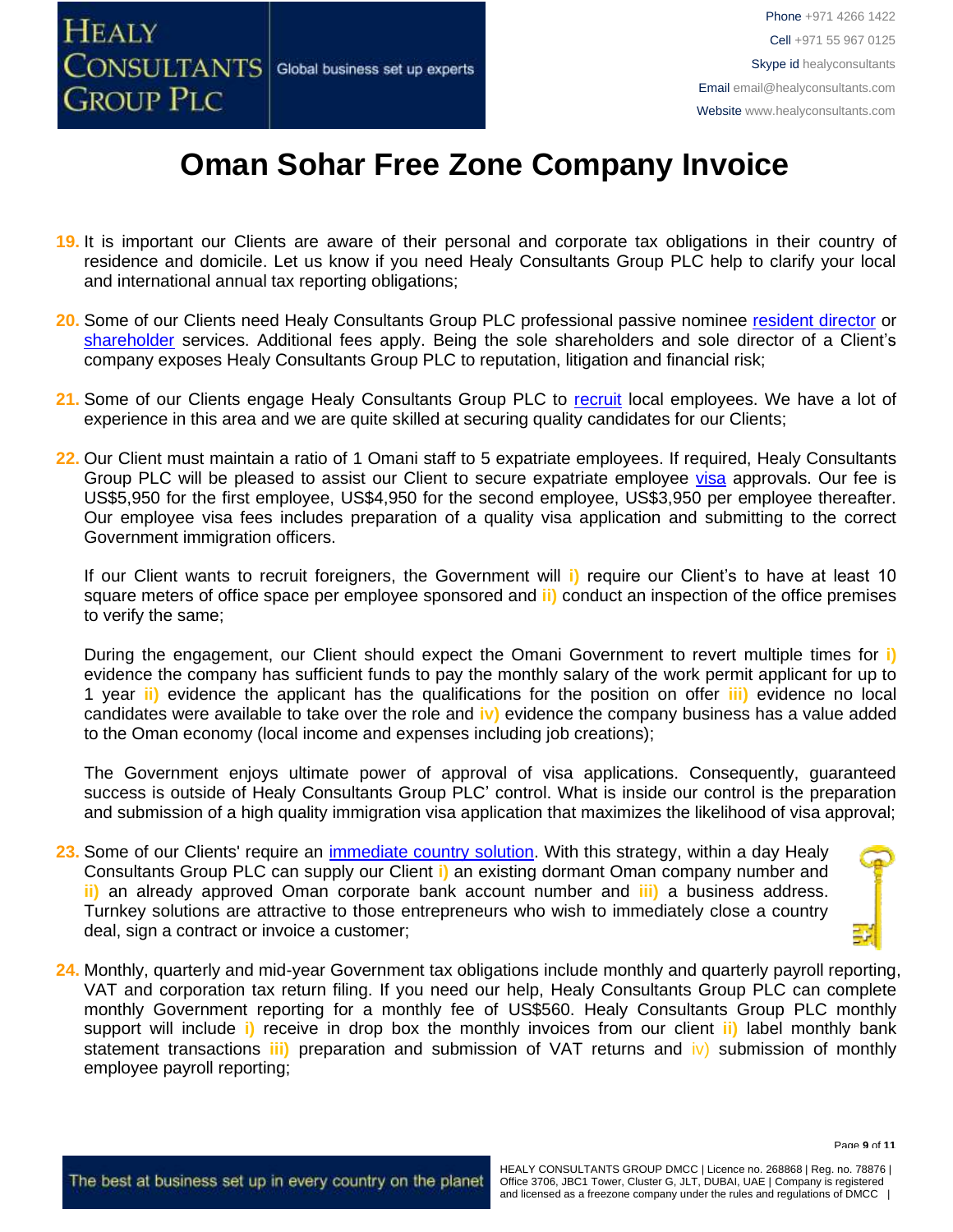

- **25.** As stipulated on our [business website](http://www.healyconsultants.com/) and in section 3 of our engagement letter, Healy Consultants Group PLC will only commence the engagement following **i)** settlement of our fees and **ii)** completion and signing of our legal engagement letter;
- 26. Healy Consultants Group PLC will only incorporate your company after 75% of due diligence [documentation](http://www.healyconsultants.com/due-diligence/) is received by email. Healy Consultants Group PLC will only open a corporate bank account after 100% of the Client's original due diligence documentation is received by courier;
- **27.** During the annual renewal engagement with our Client, our in-house [Legal and Compliance Department](http://www.healyconsultants.com/about-us/key-personnel/cai-xin-profile/) reviews the quality and completeness of our Client file. Consequently, Healy Consultants Group PLC may revert to our Client to ask for more up to date [due diligence documentation;](http://www.healyconsultants.com/due-diligence/)
- **28.** To assist our Clients to minimize foreign exchange costs, we offer the payment in SG\$, Euro, Pounds or US\$. Kindly let me know in which currency your Firm prefers to settle our fees and I will send an updated invoice, thank you;

Thank you for your business and we look forward to working closely with you over the coming weeks as we engineer your Oman Sohar Free Zone structure.

Best regards,

*Aidan Healy*

Aidan Healy [Business owner](http://www.healyconsultants.com/about-us/key-personnel/aidan-healy-profile/)

Healy Consultants Group PLC

**Tel:** (+971) 55 967 0125 (direct)

\_\_\_\_\_\_\_\_\_\_\_\_\_\_\_\_\_\_\_\_\_\_\_\_\_\_\_\_\_\_

**Address:** Maktabi Al Khuwair, 2nd Floor, Office No.: 203, PC 111, Muscat, Sultanate of Oman

**Skype:** healyconsultants

#### *Confidentiality Notice*

This transmission and accompanying files contain confidential information intended for a specific individual and purpose. This transmission is private and confidential. If you are not the intended recipient, you are hereby notified that any disclosure, copying or distribution or the taking of any action based on the contents of this information is strictly prohibited. Please contact the sender if you have received this mail and you are not the intended recipient.

#### *Document and Attachments*